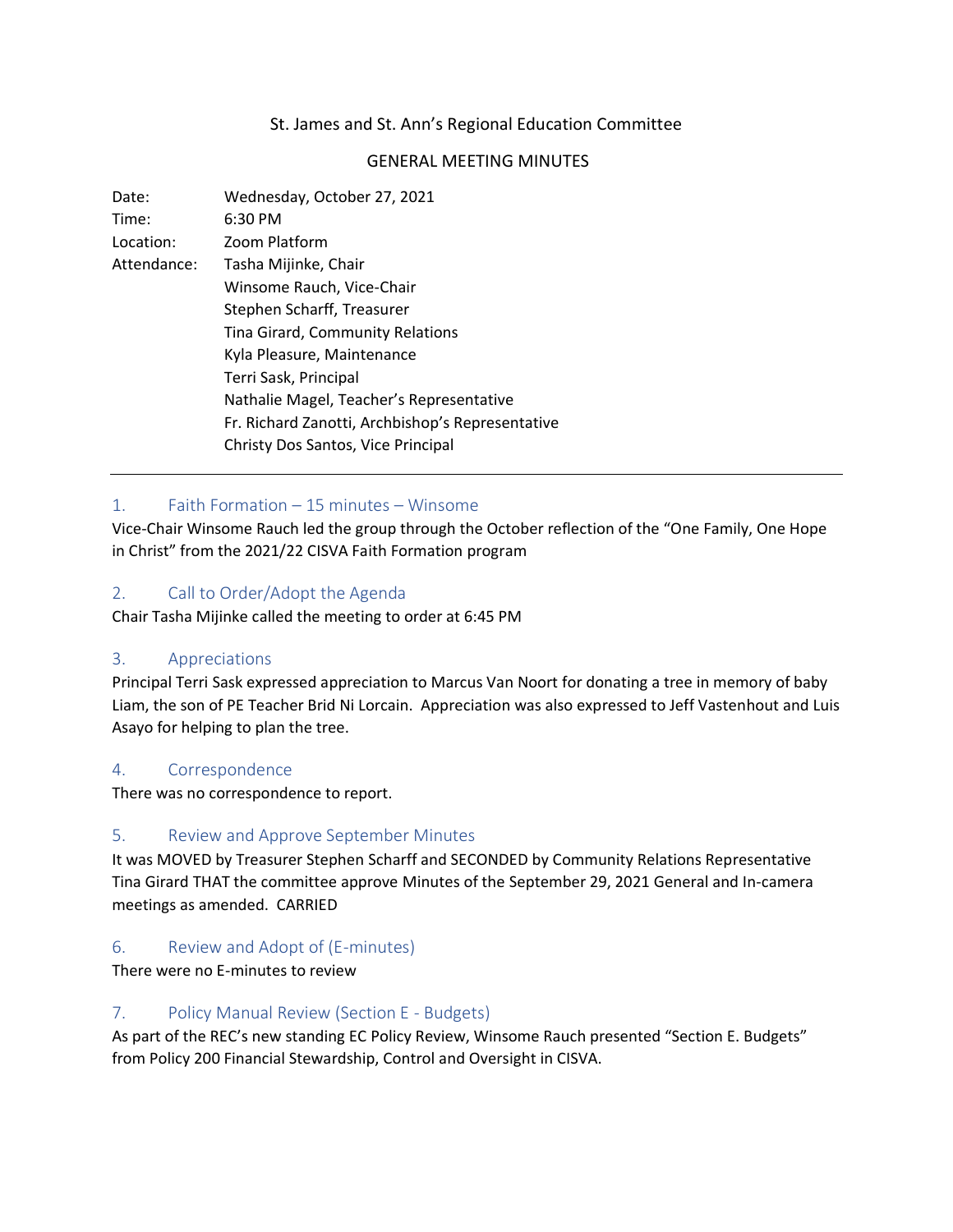St James Regional Education Committee Meeting Minutes of General Meeting October 27, 2021 2

### 8. Main Reports:

### A. Archbishop's Rep. Report

Tasha Mijinke welcomed Archbishop's Representative Fr Richard Zanotti to his first St James REC meeting. He reported that he attended the meeting of archbishop representatives last Friday [Oct 22] as a representative of both SJB and St James. The spiritual faith formation package for remaining months will come out soon. St James school masses have been moved from 9 am to 10:45 am. Fr Richard and Fr Marcos, Associate Pastor, will celebrate most of the masses. SJB will undergo its CISVA evaluation this year. Terri Sask reported that St James had a full evaluation done in 2017-18 and it is done every 6 years; St James had a monitoring inspection done on October 18.

### B. Chair Report

Tasha Mijinke reported that she is in the process of interviewing EAs.

### C. Principal Report

As submitted

### D. Treasurer Report

Stephen Scharff deferred his report to the budget portion of the meeting.

### 9. Additional Reports:

### A. Teachers Report

Teacher's Representative Nathalie Magel read the submitted report.

#### B. Maintenance Report

Maintenance Representative Kyla Pleasure reported that all the emergency lights have been replaced in the gym.

#### C. Fundraising Report

On behalf of Fundraising, Terri Sask reported that an account has been set up at R&T Bottle Depot for families to drop off beverage containers, under the school's phone number, as part of the Return-It Express program. The deposit refunds go into an online account for St James.

#### D. Parent Participation Report

Tasha Mijinke reported that the seat for Parent Participation is still open and should be filled by a St Joseph's parishioner.

## E. Community Relations Report

Tina Girard reported that the rosary group continues to meet on Thursday mornings.

#### 10. Old Business

No old business to cover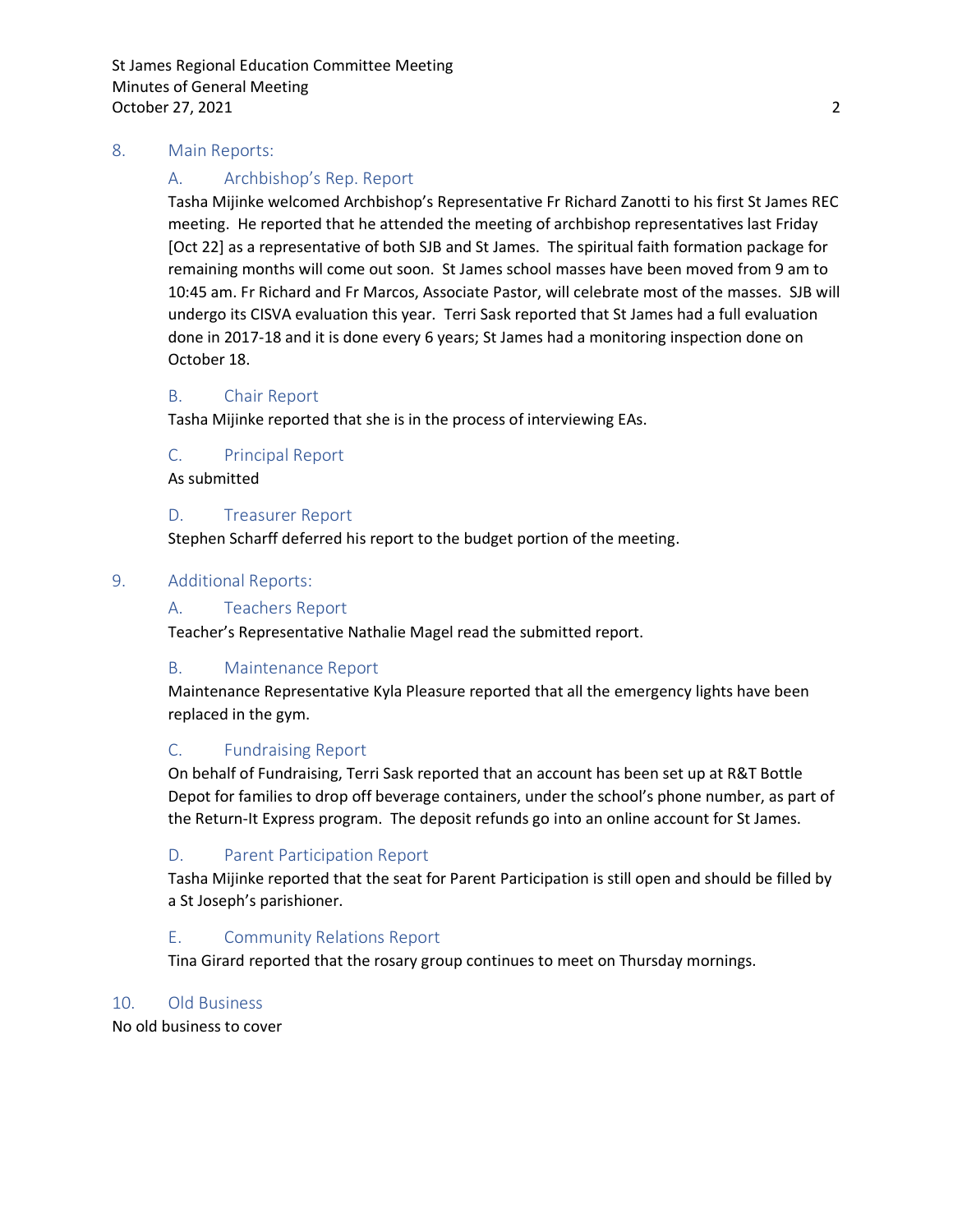#### 11. New Business

### A. EC Leadership Conference – review

Members shared notes from the EC Leadership Conference held online October 23, 2021. Some remarks included Archbishop Miller advising schools to have a strategic plan for the sustainability of our school, the policies highlighted for reference and review in the CISVA Policy Manual, the scholarship available for teachers to take faith formation courses, and ways that the EC could support teachers to take those courses.

## B. Mental Health Initiative and Open Parachute

Terri Sask reported that, because of Covid, the government provided grants to Superintendent's office to support schools in mental health initiatives. The St James Mental Health Team is comprised of Terri Sask, Sheena Lewis - Learning Resources Coordinator, and Christy Dos Santos – Vice Principal and meets on the second Tuesday of every month. The team has been exploring the "Open Parachute" program for professional development, developed by Dr Haley Watson. The platform includes a Teacher Section with lessons, worksheets, videos, and slides for the classroom and a Parents section. The Mental Health Team believes the program aligns well with the BC Curriculum and our faith and plans to implement the program in the classrooms in January. The grant covers a one-year subscription ending in June. Questions were asked and answered about the mental health focus in each grade, delivery within the class timetables, and the parent portal.

### C. Outdoor Advent/Christmas Presentation

Terri Sask reported that she has been working with Christy Dos Santos and music teacher Laura de Fleuriot to plan an outdoor Advent/Christmas Presentation given the current Public Health Restrictions for Fraser East. Challenges include the indoor mask mandate for everyone and capacity limits in the gym. The school had conducted a survey and received 87 responses out of 141 families and 76 responses (88%) were in favour of an outdoor presentation. Considerations will include rentals of tents and outdoor propane heaters and scheduling groups of 50 people. The school will obtain approval for the event from Fraser Health.

Terri Sask reported that the CISVA Principal's Association announced after meeting last Thursday [October 21] that, for consistency throughout the CISVA, no school shall have an indoor Christmas or Advent celebration. Discussion ensued about a desire for building community and alternatives such as using the church or celebrating virtually.

## D. Exclusive contract with IGE for international students

Terry Sask reported that IGE is an agency that has provided us with international students in the past; this year we have two students from them. IGE is requesting to be an exclusive agent for the school.

Currently, international fees are \$13,500 per student per year and the agents charge a one-time 10% fee in the first year, resulting in \$12,000 to the school in the first year and \$13,500 thereafter. The school advises the agencies in mid-March how many spaces are available for September, and does not have to provide space guarantees.